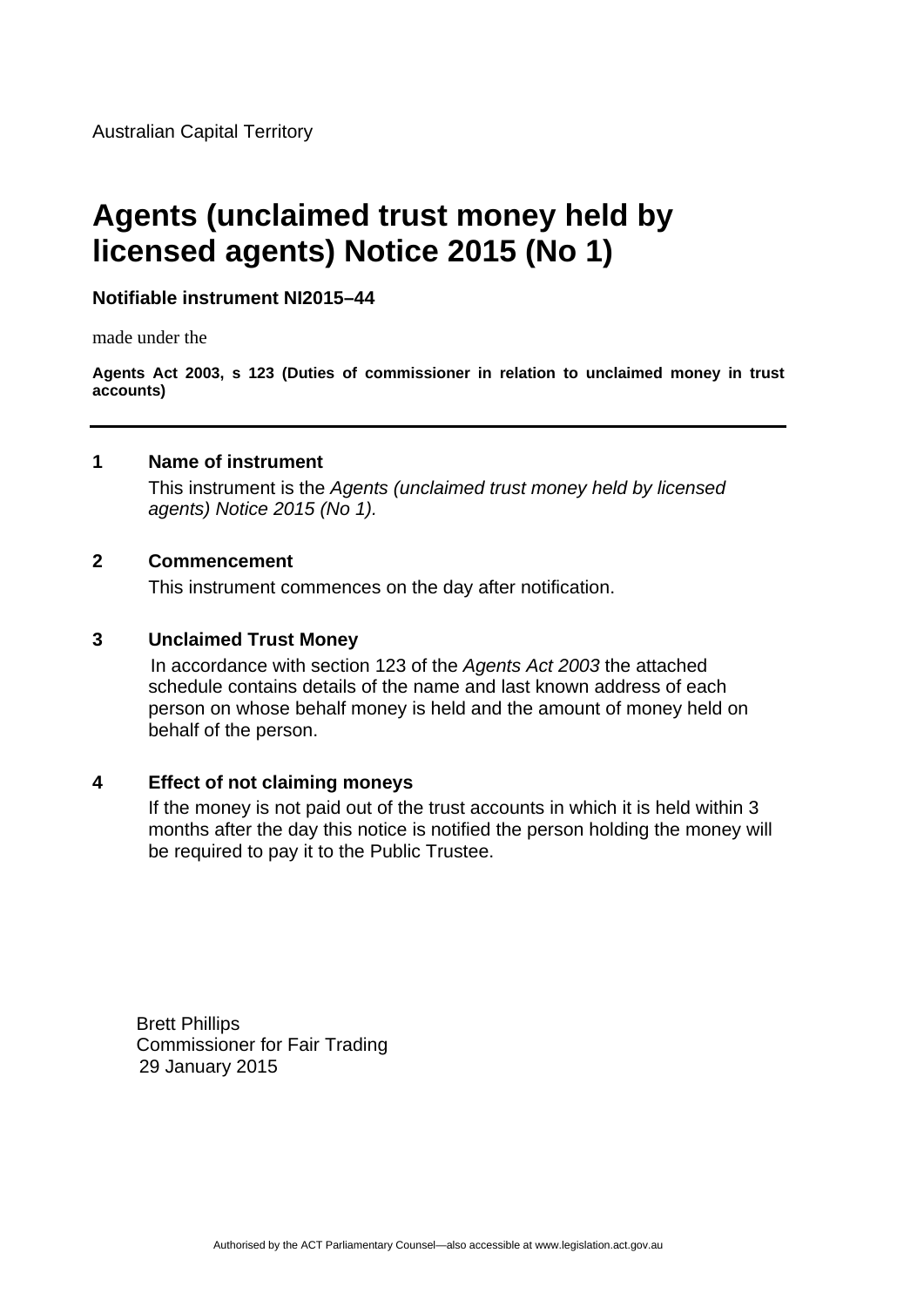## **The Schedule:**

| <b>Name</b>                          | <b>Last Known Address</b>                                      | <b>Amount</b> | <b>Agent</b>                                        |
|--------------------------------------|----------------------------------------------------------------|---------------|-----------------------------------------------------|
| ABBEY (Date 17/12/2008)              | Unknown                                                        | \$1,302.31    | Francis Pires Pty Ltd - Claims to be<br>made to ORS |
| ANTHON, Steven                       | Unknown                                                        | \$0.30        | Peter Blackshaw Woden                               |
| BARRY, John 11/05/2011               | 116 Badimara St WARAMANGA                                      | \$55.08       | Luton's Manuka                                      |
| <b>BRUCE, Mrs L</b>                  | 19 Pelsart St RED HILL ACT<br>2603                             | \$285.40      | <b>Bright Partners Property Group Pty</b><br>Ltd    |
| CAREY, Tim                           | 4 Higgs PI HUGHES                                              | \$17.40       | Peter Blackshaw Woden                               |
|                                      | 14 Brinkley Cct PALMERSTON                                     |               | <b>Bright Partners Property Group Pty</b>           |
| CIANO, Mr & Mrs                      | <b>ACT 2915</b>                                                | \$154.28      | Ltd                                                 |
| <b>COX &amp; BUDNIK</b>              | Unknown                                                        | \$240.00      | Cec Hodgkinson Real Estate<br>Tuggeranong           |
| EATON, Kim; CHERRY,                  | 85A Anthony Rolfe Ave                                          |               |                                                     |
| McLean & ANTUNES, Susanna            | <b>GUNGAHLIN</b>                                               | \$54.14       | <b>POD Property Group</b>                           |
| FARMER, Roland &<br>DRVZHININA, Anna | 15 Moonlight Ave HARRISON                                      | \$1,735.23    | <b>POD Property Group</b>                           |
| HARGRAVE, Andrew & RIZVI,            | The National 75/15 Darling St                                  |               |                                                     |
| Jamila                               | BARTON ACT 2600                                                | \$95.00       | Maloney's                                           |
|                                      | 120 Streeton Dr RIVETT ACT                                     |               | <b>Bright Partners Property Group Pty</b>           |
| HUNTER, RJ                           | 2611                                                           | \$532.82      | Ltd                                                 |
| JACKSON, Adam & BOWLES,              |                                                                |               |                                                     |
| Rachel                               | 15 Bradfield St DOWNER                                         | \$34.05       | <b>POD Property Group</b>                           |
| JACKSON, Catherine                   | 2 Cloncurry St KALEEN ACT<br>2617                              | \$12,871.54   | <b>Capital First National Real Estate</b>           |
|                                      |                                                                |               | Cec Hodgkinson Real Estate                          |
| Jim's Mowing                         | Unknown                                                        | \$45.00       | Tuggeranong                                         |
|                                      |                                                                |               | Cec Hodgkinson Real Estate                          |
| Jim's Mowing                         | Unknown                                                        | \$40.00       | Tuggeranong                                         |
| KIRBY, Eva & Peter 11/05/2011        | 52 Nangor St WARAMANGA                                         | \$20.17       | Luton's Manuka                                      |
| Le Van Khuong 19/05/2010             | 9 Ferguson Ct NGUNNAWAL                                        | \$563.78      | Luton's Manuka                                      |
| LEERMAKER, Emily                     | 72 Carroll St HUGHES                                           | \$3.00        | Peter Blackshaw Woden                               |
| LILLIE, JM & AJ                      | Unknown                                                        | \$1,360.00    | Cec Hodgkinson Real Estate<br>Tuggeranong           |
|                                      | Diplomatic Bag - Madrid (Ferrol)<br>Locked Bag 40 KINGSTON ACT |               |                                                     |
| MILLIGAN, Fiona                      | 2604                                                           | \$225.00      | Maloney's                                           |
|                                      | 105 Dreamer Cres CHISHOLM                                      |               | Cec Hodgkinson Real Estate                          |
| PARK, Gordon Reginald                | 2905<br>4/4 Mansfield PI SWINGER HILL                          | \$42,400.00   | Tuggeranong                                         |
| PRETOR, Paul Michael                 | <b>ACT 2606</b>                                                | \$2.75        | Maloney's                                           |
| STEVENS, Peter                       | 5 Devlin St GUNGAHLIN                                          | \$10.96       | <b>POD Property Group</b>                           |
|                                      | 27 Logan Rd EVANDALE TAS<br>7212                               | \$94.45       |                                                     |
| STEWART, PM & CR                     |                                                                |               | LJ Hooker Tuggeranong<br>Cec Hodgkinson Real Estate |
| SWARNER, TL & R                      | Unknown                                                        | \$500.00      | Tuggeranong                                         |
| THOMSON, Dr M (Date                  |                                                                |               |                                                     |
| 14/06/2011)                          | Unknown                                                        | \$99.00       | Peter Blackshaw Manuka                              |
| <b>Unknown Deposit</b>               | Unknown                                                        | \$20.00       | Peter Blackshaw Manuka                              |
| Unknown Deposit                      | Unknown                                                        | \$720.00      | Peter Blackshaw Manuka                              |
| Unknown Deposit                      | Unknown                                                        | \$120.00      | Peter Blackshaw Manuka                              |
| <b>Unknown Deposit</b>               | Unknown                                                        | \$33.83       | Francis Pires Pty Ltd - Claims to be<br>made to ORS |
| <b>Unknown Deposit</b>               | Unknown                                                        | \$19.53       | Francis Pires Pty Ltd - Claims to be<br>made to ORS |
|                                      |                                                                |               | <b>Bright Partners Property Group Pty</b>           |
| Unknown Deposit                      | Unknown                                                        | \$0.30        | Ltd                                                 |
| Unknown Deposit                      | Unknown                                                        | \$0.67        | <b>Bright Partners Property Group Pty</b><br>Ltd    |
| Unknown Deposit - Ref: Elise         | Unknown                                                        | \$1,475.00    | Peter Blackshaw Manuka                              |
|                                      |                                                                |               | Cec Hodgkinson Real Estate                          |
| Unknown Deposit 01/02/2005           | Unknown                                                        | \$12.00       | Tuggeranong                                         |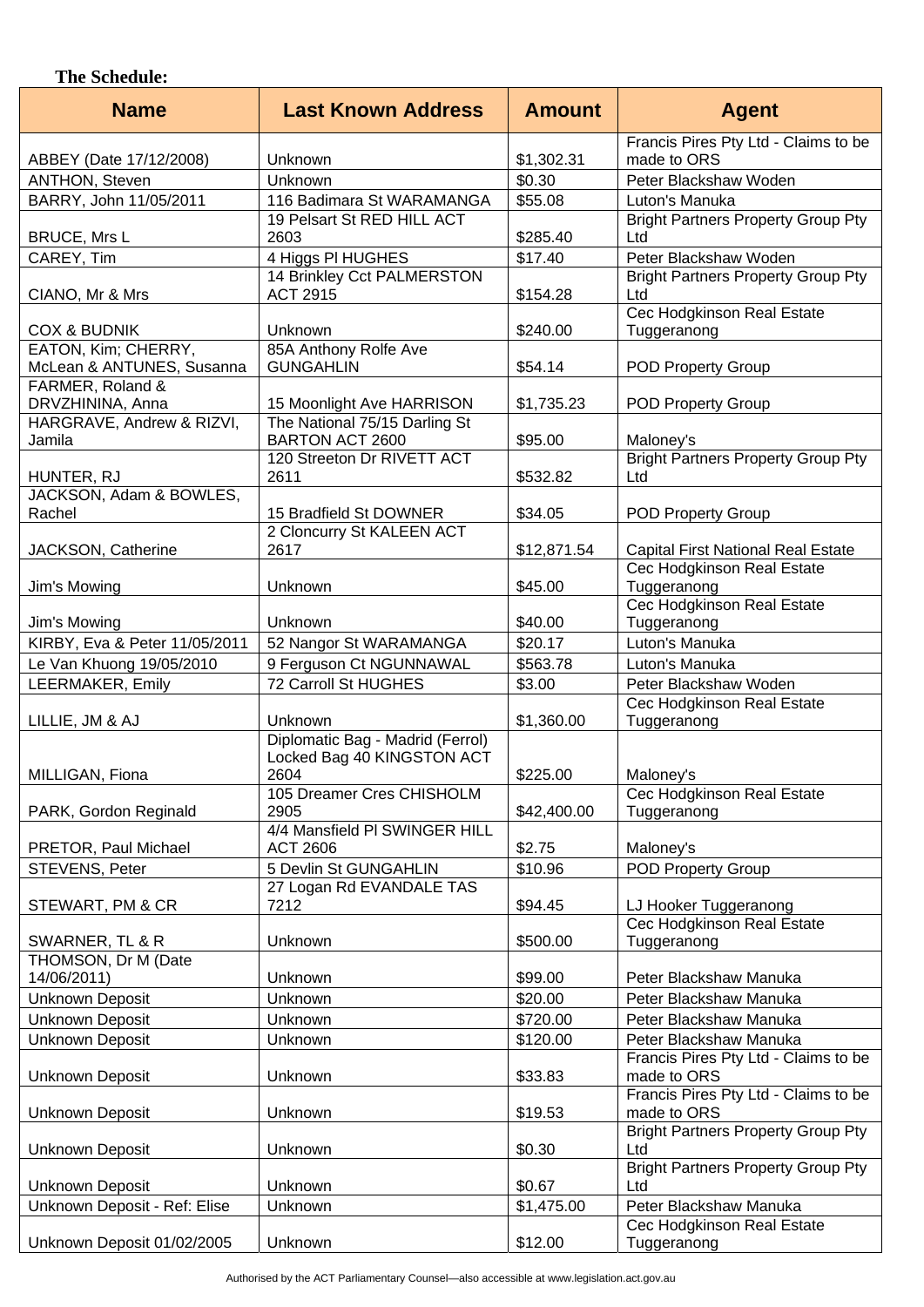|                              |                         |            | Cec Hodgkinson Real Estate                           |
|------------------------------|-------------------------|------------|------------------------------------------------------|
| Unknown Deposit 01/05/2008   | Unknown                 | \$340.00   | Tuggeranong                                          |
| Unknown Deposit 01/07/2009   | Unknown                 | \$325.25   | Peter Blackshaw Manuka                               |
| Unknown Deposit 01/08/2008   | Unknown                 | \$250.00   | Cec Hodgkinson Real Estate<br>Tuggeranong            |
| Unknown Deposit 02/02/2011   | Unknown                 | \$1,200.00 | Maloney's                                            |
| Unknown Deposit 02/08/2010   | Unknown                 | \$350.00   | LJ Hooker Tuggeranong                                |
| Unknown Deposit 02/09/2009   | 48 Dominion Cct FORREST | \$90.70    | Peter Blackshaw Manuka                               |
|                              |                         |            |                                                      |
| Unknown Deposit 02/11/2009   | Unknown                 | \$190.00   | Peter Blackshaw Manuka<br>Cec Hodgkinson Real Estate |
| Unknown Deposit 02/11/2010   | Unknown                 | \$32.00    | Tuggeranong                                          |
| Unknown Deposit 04/03/2014 - |                         |            | Francis Pires Pty Ltd - Claims to be                 |
| Ref: Gilmore 8787            | Unknown                 | \$400.00   | made to ORS                                          |
| Unknown Deposit 04/12/2009   | Unknown                 | \$880.00   | Peter Blackshaw Belconnen                            |
|                              |                         |            | Cec Hodgkinson Real Estate                           |
| Unknown Deposit 05/05/2011   | Unknown                 | \$65.00    | Tuggeranong                                          |
|                              |                         |            | Cec Hodgkinson Real Estate                           |
| Unknown Deposit 05/07/2006   | Unknown                 | \$140.00   | Tuggeranong                                          |
|                              |                         |            | Cec Hodgkinson Real Estate                           |
| Unknown Deposit 05/10/2009   | Unknown                 | \$760.00   | Tuggeranong                                          |
| Unknown Deposit 06/10/2010   | Unknown                 | \$800.00   | LJ Hooker Tuggeranong                                |
| Unknown Deposit 07/04/2006   | Unknown                 | \$74.00    | Cec Hodgkinson Real Estate<br>Tuggeranong            |
| Unknown Deposit 07/04/2010   | Unknown                 | \$110.00   | Peter Blackshaw Belconnen                            |
|                              |                         |            | Cec Hodgkinson Real Estate                           |
| Unknown Deposit 07/10/2004   | Unknown                 | \$750.00   | Tuggeranong                                          |
|                              |                         |            | Cec Hodgkinson Real Estate                           |
| Unknown Deposit 08/02/2007   | Unknown                 | \$94.80    | Tuggeranong                                          |
|                              |                         |            | Cec Hodgkinson Real Estate                           |
| Unknown Deposit 08/02/2011   | Unknown                 | \$660.00   | Tuggeranong                                          |
|                              |                         |            | Cec Hodgkinson Real Estate                           |
| Unknown Deposit 08/03/2010   | Unknown                 | \$290.00   | Tuggeranong                                          |
| Unknown Deposit 08/03/2011   | Unknown                 | \$660.00   | Cec Hodgkinson Real Estate<br>Tuggeranong            |
|                              |                         |            | Cec Hodgkinson Real Estate                           |
| Unknown Deposit 08/08/2007   | Unknown                 | \$17.57    | Tuggeranong                                          |
|                              |                         |            | Cec Hodgkinson Real Estate                           |
| Unknown Deposit 08/12/2006   | Unknown                 | \$170.00   | Tuggeranong                                          |
| Unknown Deposit 09/04/2010   | Unknown                 | \$349.81   | Peter Blackshaw Belconnen                            |
| Unknown Deposit 09/2010      | 6A Stokes St GRIFFITH   | \$1,138.00 | Peter Blackshaw Manuka                               |
|                              |                         |            | Cec Hodgkinson Real Estate                           |
| Unknown Deposit 10/02/2004   | Unknown                 | \$260.00   | Tuggeranong                                          |
|                              |                         |            | Cec Hodgkinson Real Estate                           |
| Unknown Deposit 10/03/2005   | Unknown                 | \$185.00   | Tuggeranong                                          |
| Unknown Deposit 10/04/2007   | Unknown                 | \$5.50     | Cec Hodgkinson Real Estate<br>Tuggeranong            |
|                              |                         |            | Cec Hodgkinson Real Estate                           |
| Unknown Deposit 10/04/2007   | Unknown                 | \$5.50     | Tuggeranong                                          |
|                              |                         |            | Cec Hodgkinson Real Estate                           |
| Unknown Deposit 10/04/2007   | Unknown                 | \$5.50     | Tuggeranong                                          |
|                              |                         |            | Cec Hodgkinson Real Estate                           |
| Unknown Deposit 10/08/2010   | Unknown                 | \$1,039.00 | Tuggeranong                                          |
|                              |                         |            | Cec Hodgkinson Real Estate                           |
| Unknown Deposit 10/10/2005   | Unknown                 | \$452.00   | Tuggeranong                                          |
|                              | Unknown                 | \$410.00   | Cec Hodgkinson Real Estate                           |
| Unknown Deposit 10/12/2010   |                         |            | Tuggeranong<br>Cec Hodgkinson Real Estate            |
| Unknown Deposit 11/01/2011   | Unknown                 | \$660.00   | Tuggeranong                                          |
|                              |                         |            | Cec Hodgkinson Real Estate                           |
| Unknown Deposit 11/08/2006   | Unknown                 | \$210.00   | Tuggeranong                                          |
|                              |                         |            | Cec Hodgkinson Real Estate                           |
| Unknown Deposit 13/04/2011   | Unknown                 | \$220.00   | Tuggeranong                                          |
|                              |                         |            | Cec Hodgkinson Real Estate                           |
| Unknown Deposit 13/12/2005   | Unknown                 | \$420.00   | Tuggeranong                                          |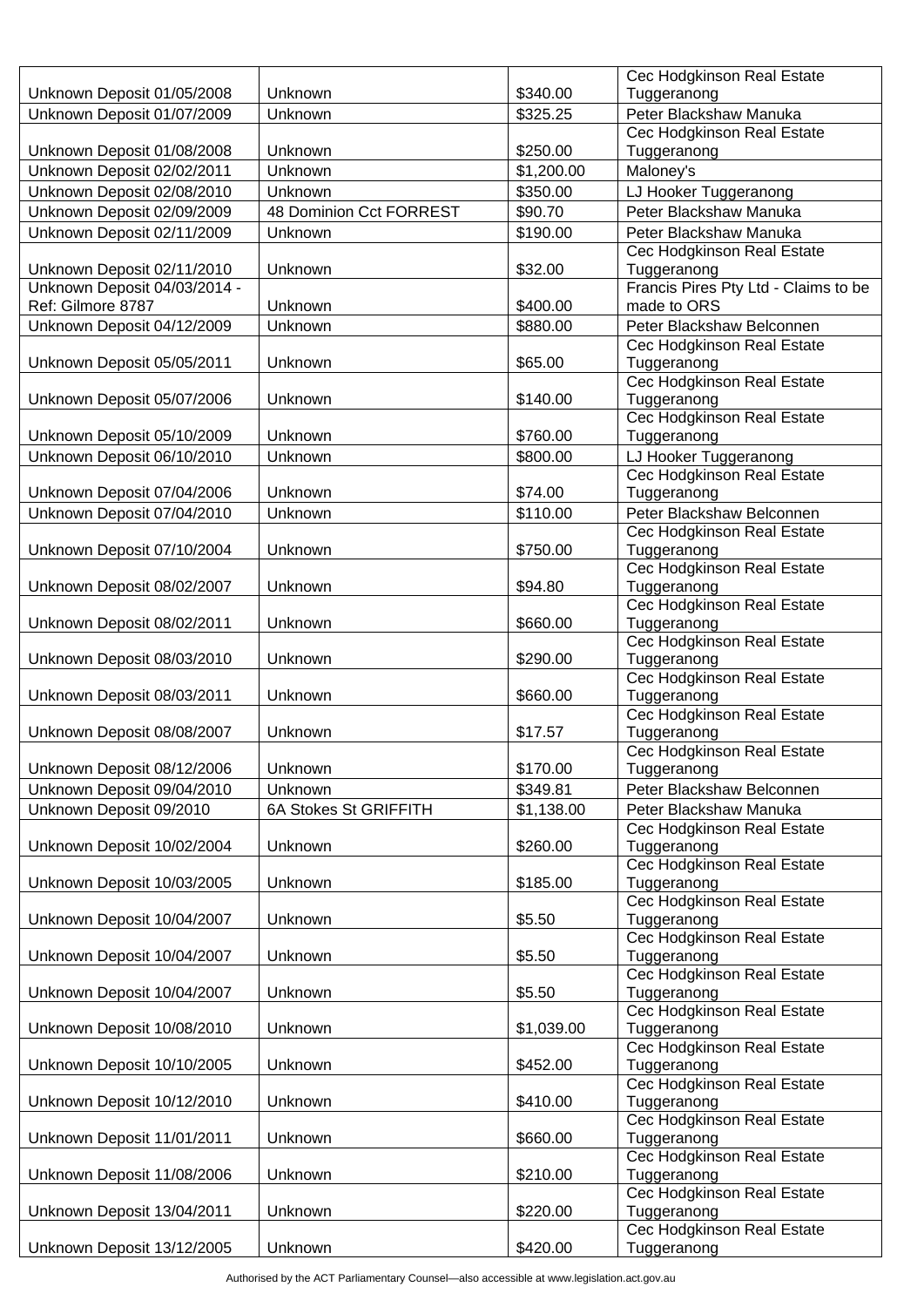|                            |                        |          | Cec Hodgkinson Real Estate                               |
|----------------------------|------------------------|----------|----------------------------------------------------------|
| Unknown Deposit 13/12/2007 | Unknown                | \$280.00 | Tuggeranong                                              |
|                            |                        |          | Cec Hodgkinson Real Estate                               |
| Unknown Deposit 14/01/2008 | Unknown                | \$60.00  | Tuggeranong                                              |
|                            |                        |          | Cec Hodgkinson Real Estate                               |
| Unknown Deposit 14/06/2010 | Unknown                | \$120.00 | Tuggeranong                                              |
|                            |                        |          | Cec Hodgkinson Real Estate                               |
| Unknown Deposit 15/03/2011 | Unknown                | \$50.00  | Tuggeranong                                              |
|                            |                        |          | Cec Hodgkinson Real Estate                               |
| Unknown Deposit 15/05/2009 | Unknown                | \$850.00 | Tuggeranong                                              |
|                            |                        |          | Cec Hodgkinson Real Estate                               |
| Unknown Deposit 15/11/2010 | Unknown                | \$150.00 | Tuggeranong                                              |
|                            |                        |          | Cec Hodgkinson Real Estate                               |
| Unknown Deposit 16/02/2007 | Unknown                | \$715.00 | Tuggeranong                                              |
| Unknown Deposit 16/02/2010 | Unknown                | \$260.00 | Peter Blackshaw Manuka                                   |
|                            |                        |          | Cec Hodgkinson Real Estate                               |
| Unknown Deposit 16/06/2006 | Unknown                | \$130.00 | Tuggeranong                                              |
|                            |                        |          | Cec Hodgkinson Real Estate                               |
| Unknown Deposit 17/06/2010 | Unknown                | \$880.00 | Tuggeranong                                              |
|                            |                        |          | Cec Hodgkinson Real Estate                               |
| Unknown Deposit 17/12/2010 | Unknown                | \$410.00 | Tuggeranong                                              |
|                            |                        |          | Cec Hodgkinson Real Estate                               |
| Unknown Deposit 18/05/2007 | Unknown                | \$100.00 | Tuggeranong                                              |
|                            |                        |          | Cec Hodgkinson Real Estate                               |
| Unknown Deposit 18/05/2010 | Unknown                | \$880.00 | Tuggeranong                                              |
|                            |                        |          | Cec Hodgkinson Real Estate                               |
| Unknown Deposit 18/08/2004 | Unknown                | \$440.00 | Tuggeranong                                              |
|                            | Unknown                | \$114.14 | Cec Hodgkinson Real Estate                               |
| Unknown Deposit 18/12/2008 |                        |          | Tuggeranong                                              |
| Unknown Deposit 19/04/2010 | Unknown                | \$798.00 | Peter Blackshaw Belconnen                                |
|                            |                        |          | Cec Hodgkinson Real Estate                               |
| Unknown Deposit 20/02/2008 | Unknown                | \$13.33  | Tuggeranong<br>Cec Hodgkinson Real Estate                |
|                            |                        | \$72.85  |                                                          |
| Unknown Deposit 21/01/2010 | Unknown                |          | Tuggeranong<br>Cec Hodgkinson Real Estate                |
| Unknown Deposit 21/02/2007 | Unknown                | \$250.00 | Tuggeranong                                              |
|                            |                        |          | Cec Hodgkinson Real Estate                               |
| Unknown Deposit 21/08/2009 | Unknown                | \$840.00 | Tuggeranong                                              |
|                            |                        |          | Cec Hodgkinson Real Estate                               |
| Unknown Deposit 22/02/2011 | Unknown                | \$660.00 | Tuggeranong                                              |
| Unknown Deposit 22/07/2010 | Unknown                | \$265.00 | Peter Blackshaw Manuka                                   |
|                            |                        |          |                                                          |
| Unknown Deposit 22/07/2010 | Unknown                | \$280.00 | Peter Blackshaw Manuka                                   |
|                            |                        |          | Cec Hodgkinson Real Estate                               |
| Unknown Deposit 22/10/2004 | Unknown                | \$252.73 | Tuggeranong<br><b>Bright Partners Property Group Pty</b> |
| Unknown Deposit 23/04/2010 | Unknown                | \$140.80 | Ltd                                                      |
|                            |                        |          | Cec Hodgkinson Real Estate                               |
| Unknown Deposit 23/05/2008 | Unknown                | \$700.00 | Tuggeranong                                              |
|                            |                        |          | Cec Hodgkinson Real Estate                               |
| Unknown Deposit 23/06/2010 | Unknown                | \$40.00  | Tuggeranong                                              |
| Unknown Deposit 23/07/2009 |                        | \$380.00 | Peter Blackshaw Belconnen                                |
|                            | Unknown                |          |                                                          |
| Unknown Deposit 23/07/2010 | Unknown                | \$500.00 | Cec Hodgkinson Real Estate                               |
|                            |                        |          | Tuggeranong                                              |
| Unknown Deposit 23/09/2010 | Unknown                | \$20.90  | Peter Blackshaw Tuggeranong                              |
| Unknown Deposit 23/4/2010  | 154 Lambrigg St FARRER | \$300.00 | Peter Blackshaw Manuka                                   |
|                            |                        |          | Cec Hodgkinson Real Estate                               |
| Unknown Deposit 24/02/2010 | Unknown                | \$500.00 | Tuggeranong                                              |
|                            |                        |          | Cec Hodgkinson Real Estate                               |
| Unknown Deposit 25/01/2011 | Unknown                | \$660.00 | Tuggeranong                                              |
|                            |                        |          | Cec Hodgkinson Real Estate                               |
| Unknown Deposit 25/03/2008 | Unknown                | \$13.33  | Tuggeranong                                              |
|                            |                        |          | Cec Hodgkinson Real Estate                               |
| Unknown Deposit 25/03/2009 | Unknown                | \$45.00  | Tuggeranong                                              |